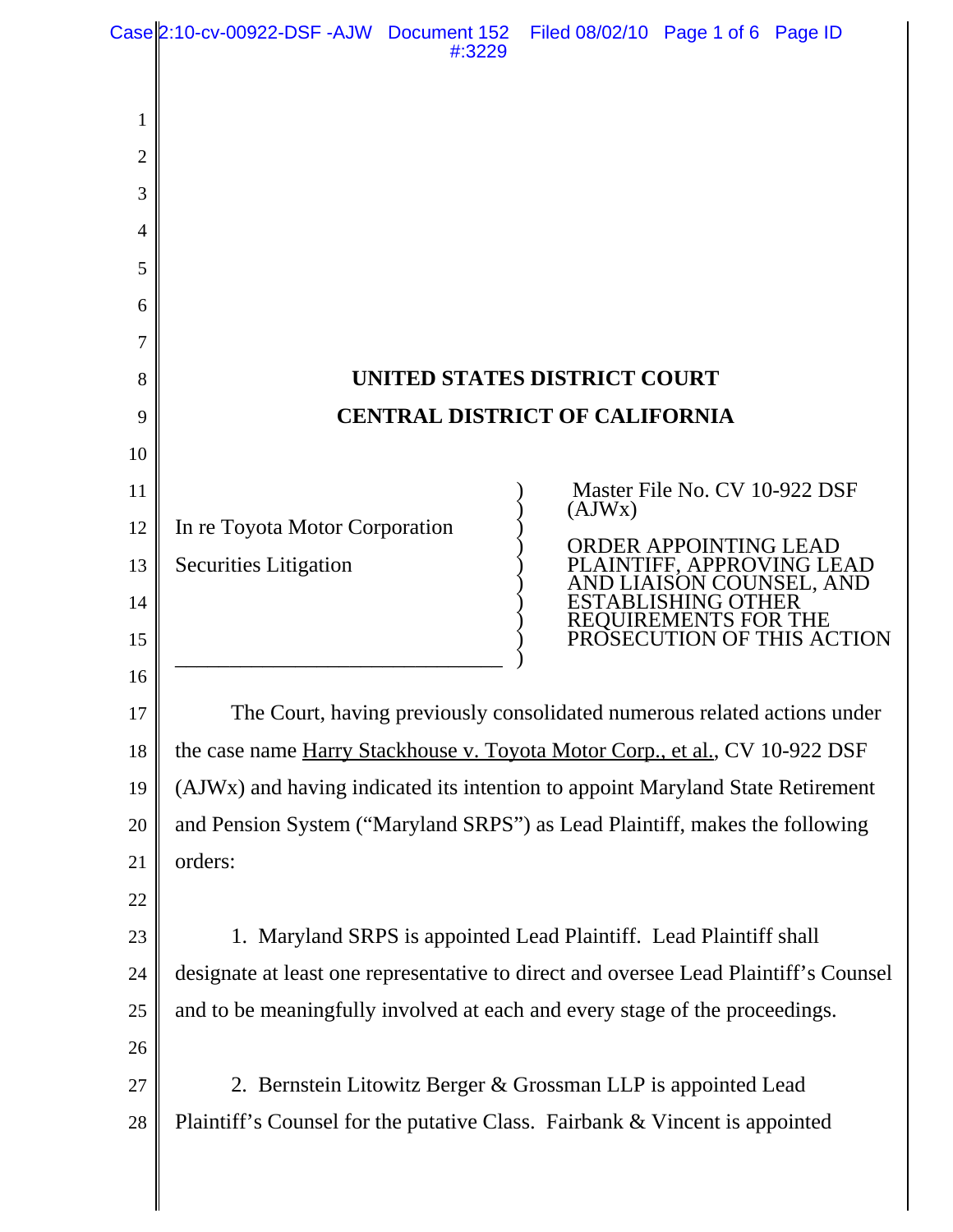| $\mathbf{1}$   | Liaison Counsel. Lead Plaintiff's Counsel shall have authority to speak for and      |  |  |  |  |
|----------------|--------------------------------------------------------------------------------------|--|--|--|--|
| $\overline{2}$ | enter into agreements on behalf of plaintiffs and the putative Class in all matters, |  |  |  |  |
| 3              | and shall manage the prosecution of this litigation to avoid duplicative or          |  |  |  |  |
| $\overline{4}$ | unproductive activities. Lead Plaintiff's Counsel shall be responsible for           |  |  |  |  |
| 5              | coordination of all activities and appearances on behalf of plaintiffs and the       |  |  |  |  |
| 6              | putative Class, including the dissemination of notices and orders to any party or    |  |  |  |  |
| $\tau$         | counsel who should receive such information but is not listed on the Court's         |  |  |  |  |
| 8              | docket as receiving such documents. Lead Plaintiff's Counsel shall be responsible    |  |  |  |  |
| 9              | for communications with the Court. Liaison Counsel shall, <i>inter alia</i> ,        |  |  |  |  |
| 10             | communicate with Liaison Counsel designated by the Honorable James V. Selna          |  |  |  |  |
| 11             | in In re Toyota Motor Corp. Unintended Acceleration Marketing, Sales Practices,      |  |  |  |  |
| 12             | and Products Liability Litigation, Case No. 8:10ML02151 JVS (FMOx) (the              |  |  |  |  |
| 13             | "Toyota MDL"). Lead Plaintiff's Counsel may delegate any additional                  |  |  |  |  |
| 14             | appropriate tasks to Liaison Counsel, including appearances before this Court.       |  |  |  |  |
| 15             |                                                                                      |  |  |  |  |
| 16             | 3. Defendants' counsel may rely on agreements made with Lead Plaintiff's             |  |  |  |  |
| 17             | Counsel. Such agreements shall be binding on all plaintiffs and the putative         |  |  |  |  |
| 18             | Class.                                                                               |  |  |  |  |
| 19             |                                                                                      |  |  |  |  |
| 20             | 4. Lead Plaintiff's Counsel and Liaison Counsel shall maintain records of            |  |  |  |  |
| 21             | attorneys' fees and costs in the manner specified in a separate order to be issued   |  |  |  |  |
| 22             | by the Court.                                                                        |  |  |  |  |
| 23             |                                                                                      |  |  |  |  |
| 24             | 5. All further pleadings shall be captioned "In re Toyota Motor Corporation"         |  |  |  |  |
| 25             | Securities Litigation" and shall be maintained under the Master File No. CV 10-      |  |  |  |  |
| 26             | 922 DSF (AJWx). Any subsequently filed or transferred actions on behalf of           |  |  |  |  |
| 27             |                                                                                      |  |  |  |  |
| 28             | 2                                                                                    |  |  |  |  |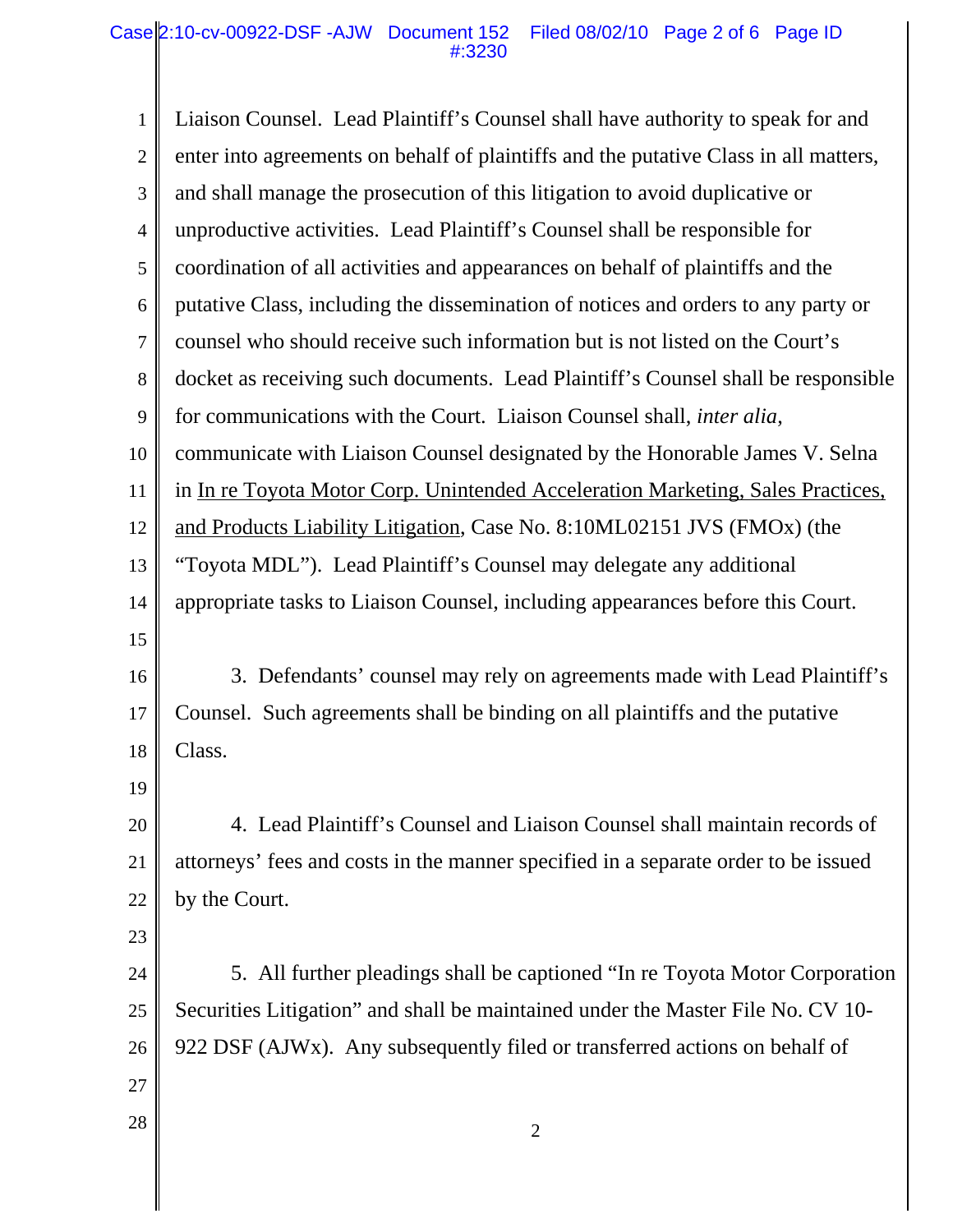## Case 2:10-cv-00922-DSF-AJW Document 152 Filed 08/02/10 Page 3 of 6 Page ID #:3231

purchasers of securities of Toyota Motor Corporation related to the claims asserted in these actions shall be consolidated with this action.

3 4

1

2

6. This Order is entered without prejudice to the rights of any party to apply for severance of any claim or action, for good cause shown.

6

7

8

9

10

11

5

7. Lead Plaintiff shall file a Consolidated Amended Complaint no later than October 4, 2010. The Consolidated Amended Complaint shall be the operative complaint and shall supersede all other complaints filed in any of the consolidated actions.

12 13 14 15 16 17 18 19 20 21 22 23 24 25 26 8. The allegations of the Consolidated Amended Complaint shall comply, *inter alia*, with the requirements of the Private Securities Litigation Reform Act, and the Federal Rules of Civil Procedure and shall specify (1) each statement alleged to have been false or misleading, (2) the reason(s) the statement was false or misleading when made, and (3) if an allegation regarding the statement or omission is made on information and belief, all facts on which the belief is formed. Plaintiff shall clearly identify which statements or omissions are attributable to which defendants. Plaintiff shall provide a detailed statement of the facts giving rise to a strong inference that each defendant acted with the required state of mind. Plaintiff shall allege what each defendant knew with regard to the statement or omission, and when each knew it. If Plaintiff alleges more than five untrue statements of material fact or omissions to state a material fact necessary in order to make a statement made, in light of the circumstances in which it was made, not misleading, then the allegations shall be stated in a clear chart form providing the information described above (which is required by 15 U.S.C. § 78u -

- 27
- $\begin{array}{|c|c|c|c|c|}\n \hline\n 28 & 3 \\
\hline\n \end{array}$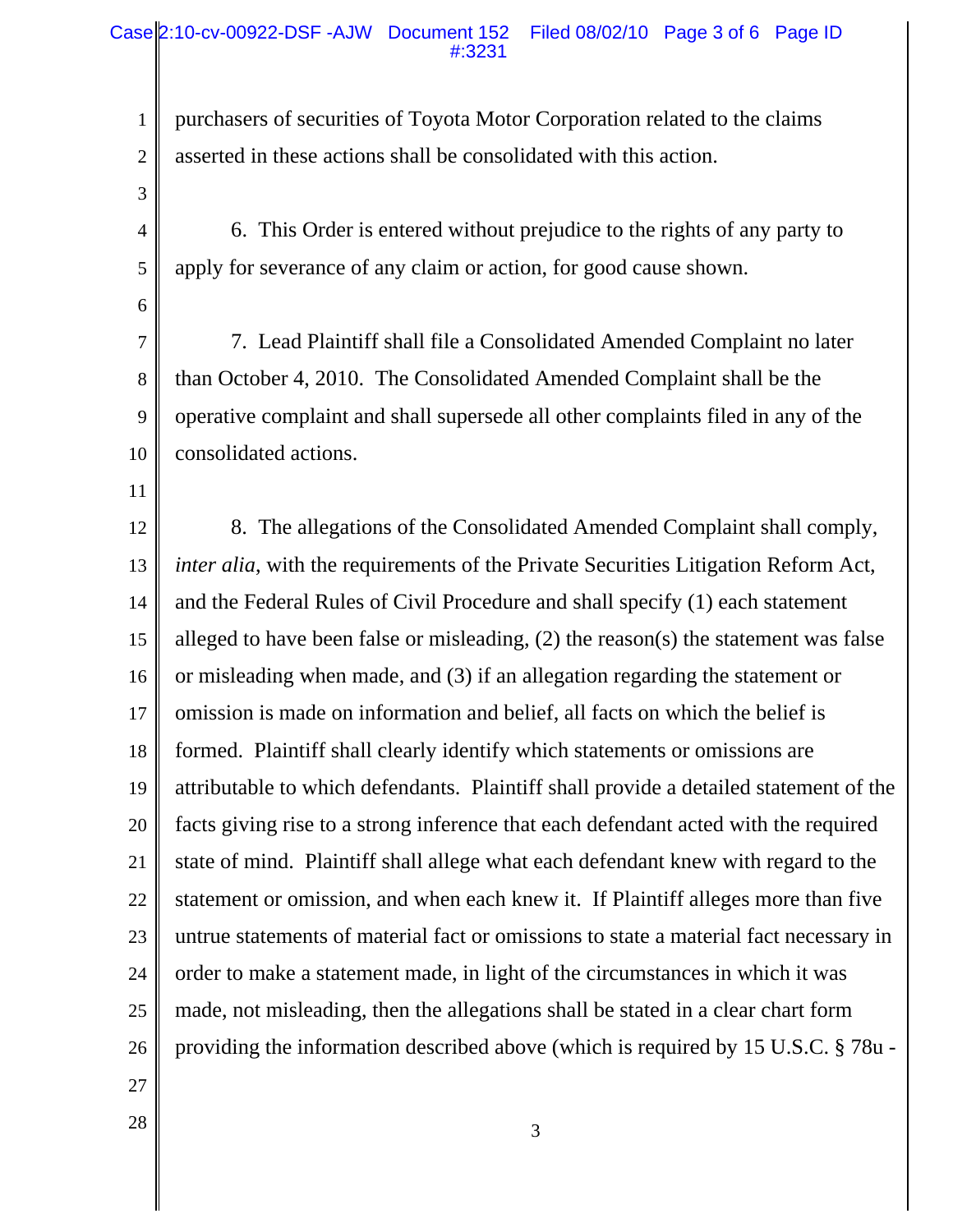4(b)(1) and (2)). The chart may be incorporated into the Consolidated Amended Complaint or attached to it as an addendum.

3

4

5

6

7

1

2

8 9 10 9. Defendants shall answer, move, or otherwise respond to the Consolidated Amended Complaint by December 6, 2010. If grounds exist to move to dismiss one or more claims, defendants shall file a single omnibus motion to dismiss, which shall not exceed 40 pages without leave of Court. Supplemental memoranda are not encouraged. Nevertheless, each defendant who desires to address an issue unique to that defendant may submit a supplemental memorandum, not to exceed five pages without leave of Court.

11

12 13 14 15 16 17 10. Opposition papers shall be filed within 60 days from the filing of the motion and shall not exceed 40 pages without leave of Court. Any opposition to a defendant's supplemental memorandum shall not exceed five pages without leave of Court. A reply, not to exceed 25 pages without leave of Court, shall be filed within 30 days of the filing of the opposition(s). No separate replies to supplemental memoranda shall be filed without leave of Court.

- 18
- 19

20

11. The hearing date shall be set no less than 21 days after the reply is due.

21 22 23 24 25 12. Counsel shall review the Stipulated Protective Order entered into by the parties in the Toyota MDL, and determine whether to agree to the same terms and conditions. Counsel shall advise the Court no later than August 23, 2010 that the parties intend to adopt the provisions of the Stipulated Protective Order, or they shall provide an alternative stipulation and proposed order.

- 26
- 27
-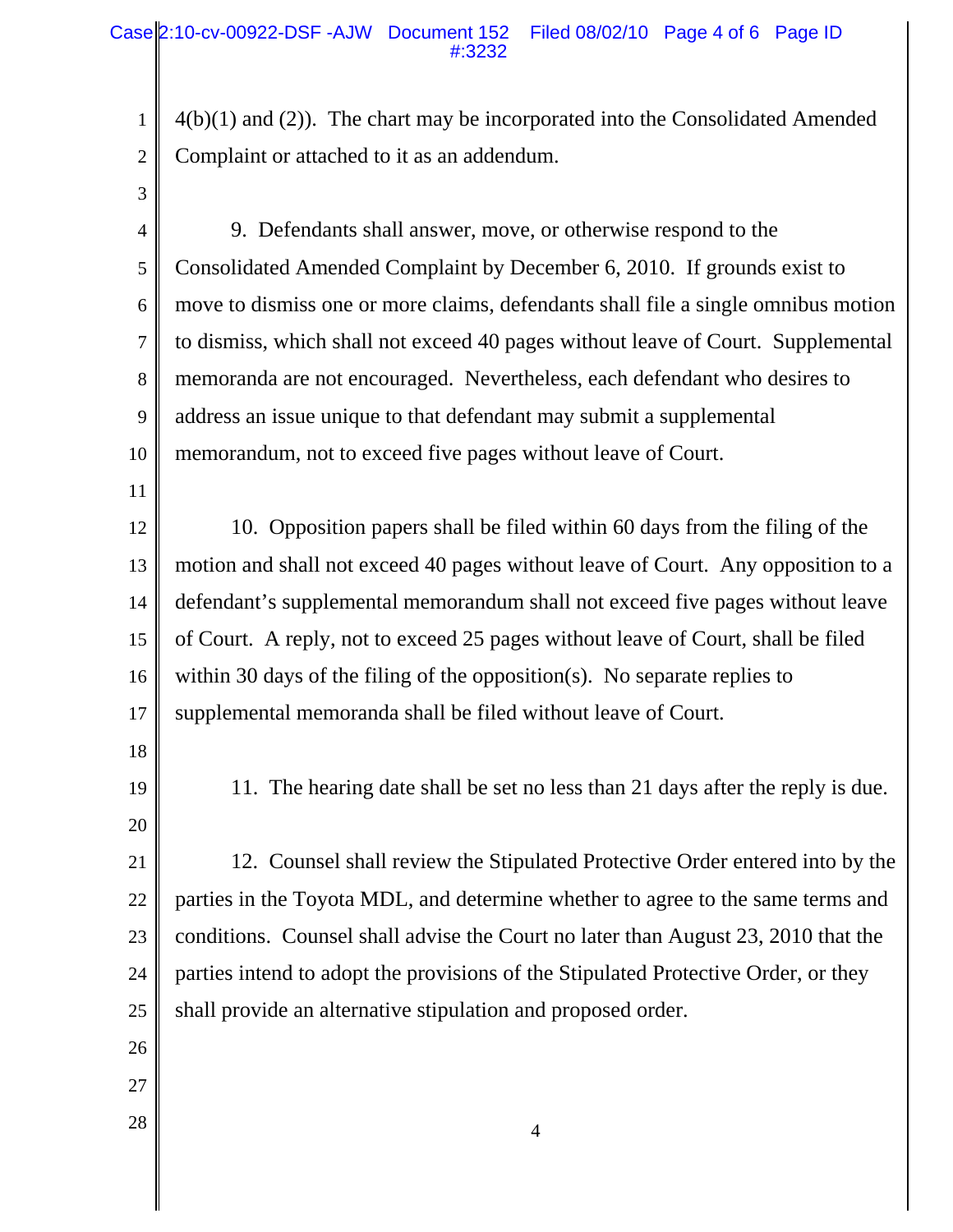Case 2:10-cv-00922-DSF -AJW Document 152 Filed 08/02/10 Page 5 of 6 Page ID #:3233

13. The Order for Preservation of Documents and Tangible Things in the Toyota MDL is adopted in this action to the extent it is relevant. If either party believes the Court should not adopt the Order, that party shall file objections no later than August 23, 2010.

5

4

1

2

3

6 7 8 9 10 14. Counsel shall meet and confer with the goal of structuring a discovery plan that will educate the parties about foundational issues, including identification of (1) additional parties, if any, (2) relevant third parties, (3) organizational structure, (4) relevant witnesses, (5) location and nature of relevant documents, including electronic documents.

12 13 14 15 15. Counsel shall review Order No. 5: Phase I Discovery Plan in the Toyota MDL, and determine whether and to what extent the parties are willing to participate in the process described in that Order. Counsel shall advise the Court of their determination no later than August 23, 2010.

16

11

17 18 19 20 21 22 16. If Lead Plaintiff seeks to lift the discovery stay, and if the parties are unable to reach agreement on that issue, Lead Plaintiff shall file a motion on an expedited basis seeking relief. Counsel shall meet and confer and file a joint statement of their positions, including why particularized discovery is (or is not) necessary to preserve evidence or to prevent undue prejudice to plaintiffs or the putative Class. Any such motion will be adjudicated by this Court.

- 23
- 24 25

17. All other discovery matters are assigned to the Honorable John K. Trotter and the Honorable Steven Stone, the Special Masters in the Toyota MDL. Any objection to this assignment shall be filed by August 23, 2010. Such

27 28

26